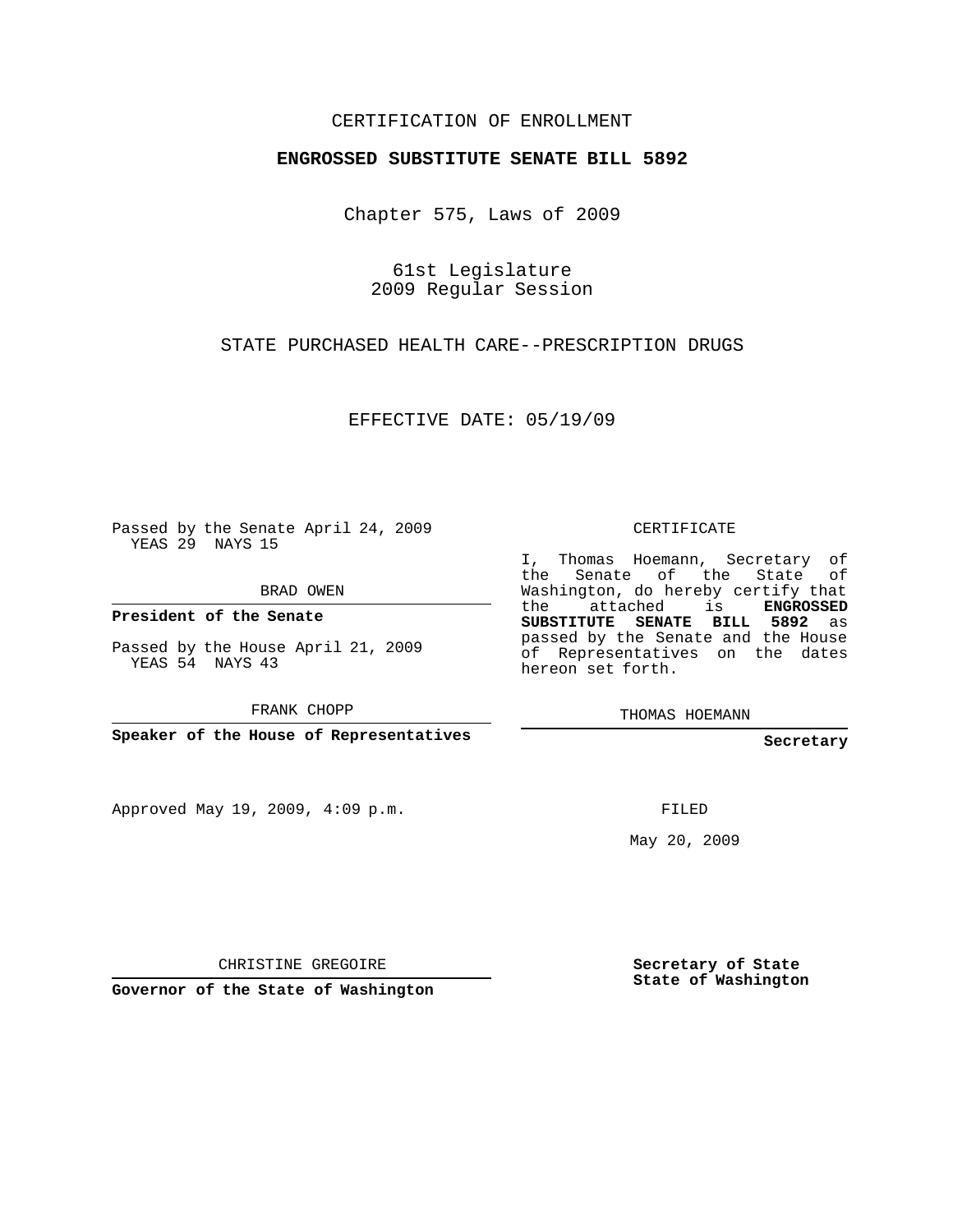## **ENGROSSED SUBSTITUTE SENATE BILL 5892** \_\_\_\_\_\_\_\_\_\_\_\_\_\_\_\_\_\_\_\_\_\_\_\_\_\_\_\_\_\_\_\_\_\_\_\_\_\_\_\_\_\_\_\_\_

\_\_\_\_\_\_\_\_\_\_\_\_\_\_\_\_\_\_\_\_\_\_\_\_\_\_\_\_\_\_\_\_\_\_\_\_\_\_\_\_\_\_\_\_\_

AS AMENDED BY THE HOUSE

Passed Legislature - 2009 Regular Session

## **State of Washington 61st Legislature 2009 Regular Session**

**By** Senate Ways & Means (originally sponsored by Senators Keiser and Shin; by request of Governor Gregoire)

READ FIRST TIME 03/02/09.

 AN ACT Relating to authorizing state purchased health care programs to maximize appropriate prescription drug use in a cost-effective manner; amending RCW 69.41.190; and declaring an emergency.

BE IT ENACTED BY THE LEGISLATURE OF THE STATE OF WASHINGTON:

 **Sec. 1.** RCW 69.41.190 and 2006 c 233 s 1 are each amended to read as follows:

 (1)(a) Except as provided in subsection (2) of this section, any pharmacist filling a prescription under a state purchased health care program as defined in RCW 41.05.011(2) shall substitute, where identified, a preferred drug for any nonpreferred drug in a given therapeutic class, unless the endorsing practitioner has indicated on the prescription that the nonpreferred drug must be dispensed as written, or the prescription is for a refill of an antipsychotic, 14 antidepressant, antiepileptic, chemotherapy, antiretroviral, or immunosuppressive drug, or for the refill of a immunomodulator/antiviral treatment for hepatitis C for which an established, fixed duration of therapy is prescribed for at least twenty-four weeks but no more than forty-eight weeks, in which case the pharmacist shall dispense the prescribed nonpreferred drug.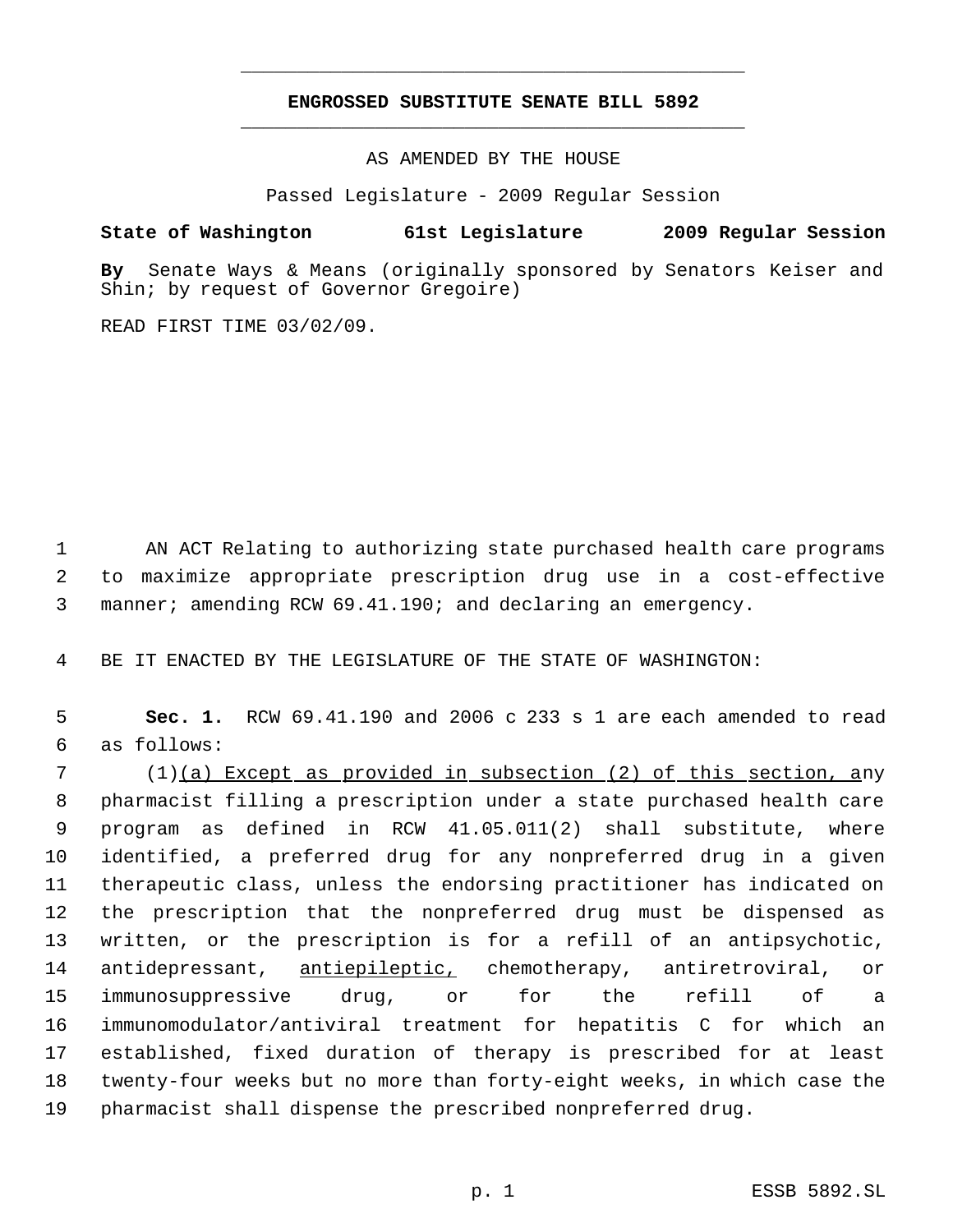$((+2))$  (b) When a substitution is made under  $(a)$  of this 2 subsection  $((1)$ -of-this-section)), the dispensing pharmacist shall notify the prescribing practitioner of the specific drug and dose dispensed.

 (2)(a) A state purchased health care program may impose limited restrictions on an endorsing practitioner's authority to write a prescription to dispense as written only under the following circumstances:

 (i) There is statistical or clear data demonstrating the endorsing 10 practitioner's frequency of prescribing dispensed as written for nonpreferred drugs varies significantly from the prescribing patterns of his or her peers;

13 (ii) The medical director of a state purchased health program has: (A) Presented the endorsing practitioner with data that indicates the 15 endorsing practitioner's prescribing patterns vary significantly from 16 his or her peers, (B) provided the endorsing practitioner an opportunity to explain the variation in his or her prescribing patterns to those of his or her peers, and (C) if the variation in prescribing patterns cannot be explained, provided the endorsing practitioner sufficient time to change his or her prescribing patterns to align with those of his or her peers; and

 (iii) The restrictions imposed under (a) of this subsection (2) 23 must be limited to the extent possible to reduce variation in prescribing patterns and shall remain in effect only until such time as the endorsing practitioner can demonstrate a reduction in variation in line with his or her peers.

 (b) A state purchased health care program may immediately designate 28 an available, less expensive, equally effective generic product in a 29 previously reviewed drug class as a preferred drug, without first 30 submitting the product to review by the pharmacy and therapeutics committee established pursuant to RCW 70.14.050.

 (c) For a patient's first course of treatment within a therapeutic 33 class of drugs, a state purchased health care program may impose limited restrictions on endorsing practitioners' authority to write a 35 prescription to dispense as written, only under the following circumstances:

37 (i) There is a less expensive, equally effective therapeutic alternative generic product available to treat the condition;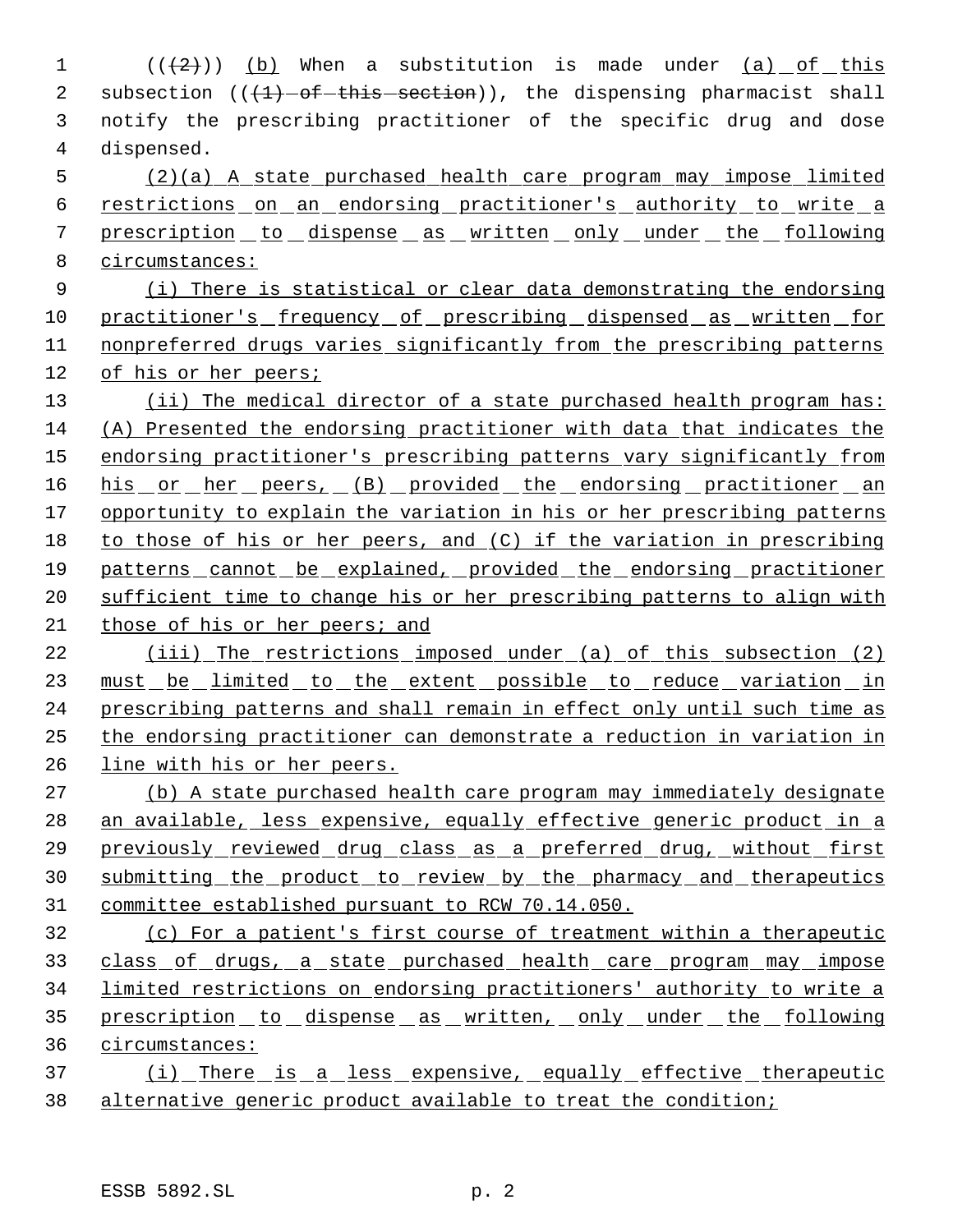(ii) The drug use review board established under WAC 388-530-4000 reviews and provides recommendations as to the appropriateness of the limitation; (iii) Notwithstanding the limitation set forth in (c)(ii) of this subsection (2), the endorsing practitioner shall have an opportunity to request as medically necessary, that the brand name drug be prescribed as the first course of treatment; (iv) The state purchased health care program may provide, where available, prescription, emergency room, diagnosis, and hospitalization 10 history with the endorsing practitioner; and 11 (v) Specifically for antipsychotic restrictions, the state purchased health care program shall effectively guide good practice 13 without interfering with the timeliness of clinical decision making. Department of social and health services prior authorization programs must provide for responses within twenty-four hours and at least a seventy-two hour emergency supply of the requested drug. 17 (d) If, within a therapeutic class, there is an equally effective 18 therapeutic alternative over-the-counter drug available, a state purchased health care program may designate the over-the-counter drug as the preferred drug. (e) A state purchased health care program may impose limited 22 restrictions on endorsing practitioners' authority to prescribe 23 pharmaceuticals to be dispensed as written for a purpose outside the scope of their approved labels only under the following circumstances: (i) There is a less expensive, equally effective on-label product available to treat the condition; (ii) The drug use review board established under WAC 388-530-4000 28 reviews and provides recommendations as to the appropriateness of the limitation; and (iii) Notwithstanding the limitation set forth in (e)(ii) of this subsection (2), the endorsing practitioner shall have an opportunity to 32 request as medically necessary, that the drug be prescribed for a covered off-label purpose. (f) The provisions of this subsection related to the definition of medically necessary, prior authorization procedures and patient appeal rights shall be implemented in a manner consistent with applicable federal and state law.